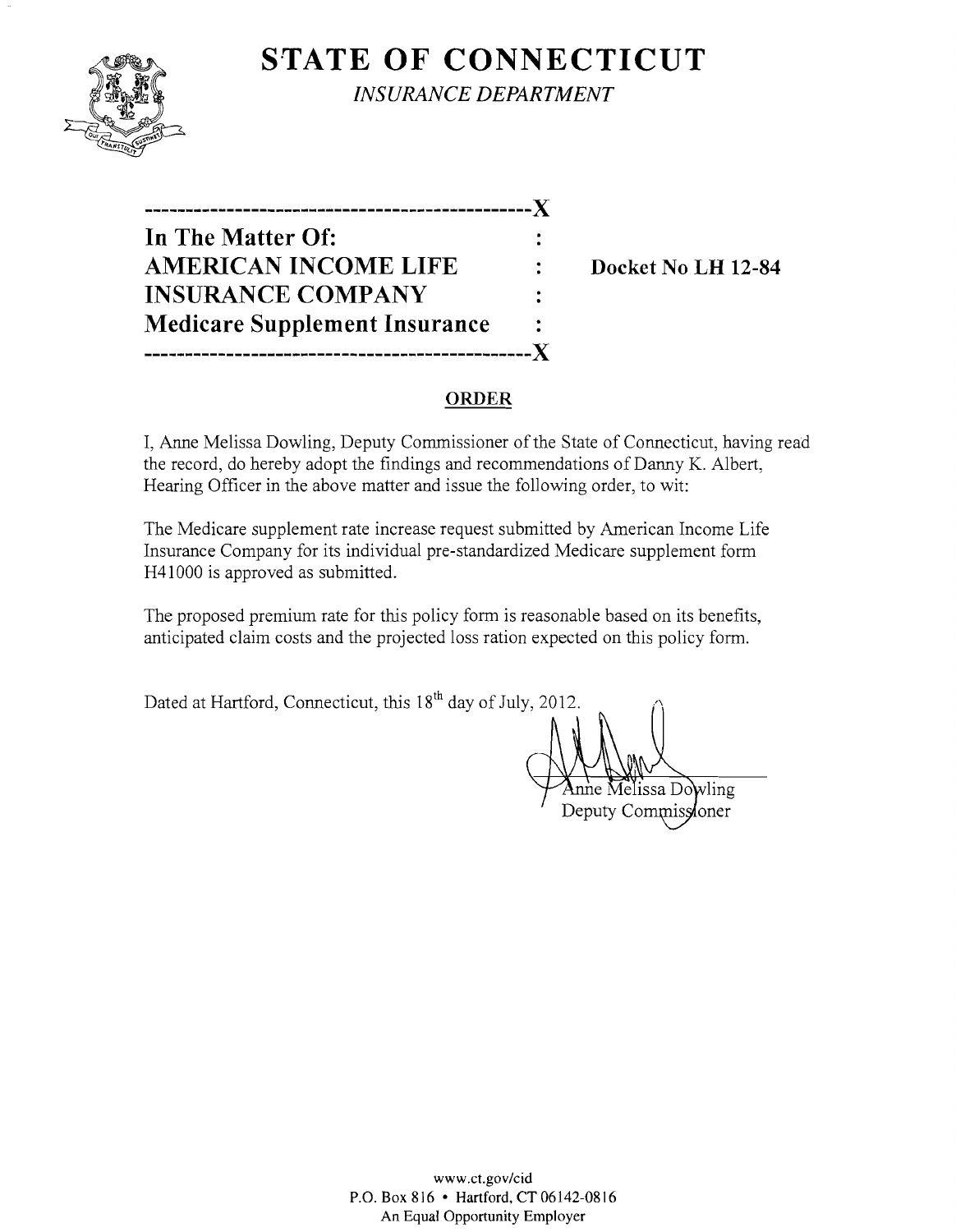# **STATE OF CONNECTICUT**



*INSURANCE DEPARTMENT* 

| . _ _ _ _ _ _ _ _ _ _ _ _ _ _        |  |
|--------------------------------------|--|
| In The Matter Of:                    |  |
| <b>AMERICAN INCOME LIFE</b>          |  |
| <b>INSURANCE COMPANY</b>             |  |
| <b>Medicare Supplement Insurance</b> |  |
| ,,,,,,,,,,,,,,,,,,,,,,,,,,           |  |

**Docket No. LH 12-84** 

### **PROPOSED FINAL DECISION**

### 1. **INTRODUCTION**

The Insurance Commissioner of the State of Connecticut is empowered to review rates charged for individual and group Medicare supplement policies sold to any resident of this State who is eligible for Medicare. The source for this regulatory authority is contained in Chapter 700c and Section 38a-495a of the Connecticut General Statutes.

After due notice a hearing was held at the Insurance Department in Hartford on July 10,  $\sim$ 2012 to consider whether or not the rate increase requested by American Income Life Insurance Company on its individual pre-standardized supplement business should be approved.

No members from the general public attended the hearing.

No company representatives attended the hearing.

The hearing was conducted in accordance with the requirements of Section 38a-474, Connecticut General Statutes, the Uniform Administrative Procedures Act, Chapter 54 of the Connecticut General Statutes, and the Insurance Department Rules of Practice, Section 38a-8-1 et seq. of the Regulations of Connecticut State Agencies.

A Medicare supplement (or Medigap) policy is a private health insurance policy sold on an individual or group basis which provides benefits that are additional to the benefits provided by Medicare. For many years Medicare supplement policies have been highly regulated under both state and federal law to protect the interests of persons eligible for Medicare who depend on these policies to provide additional coverage for the costs of health care.

Effective December 1, 2005, Connecticut amended its program of standardized Medicare supplement policies in accordance with Section 38a-495a of the Connecticut General Statutes, and Sections 38a-495a-1 through 38a-495a-21 of the Regulations of Connecticut Agencies. This program, which conforms to federal requirements, provides that all insurers offering Medicare supplement policies for sale in the state must offer the basic "core" package of benefits known as Plan A. Insurers may also offer anyone or more of eleven other plans (Plans B through L).

> www.ct.gov/cid P.O. Box 816 • Hartford, CT 06142-0816 An Equal Opportunity Employer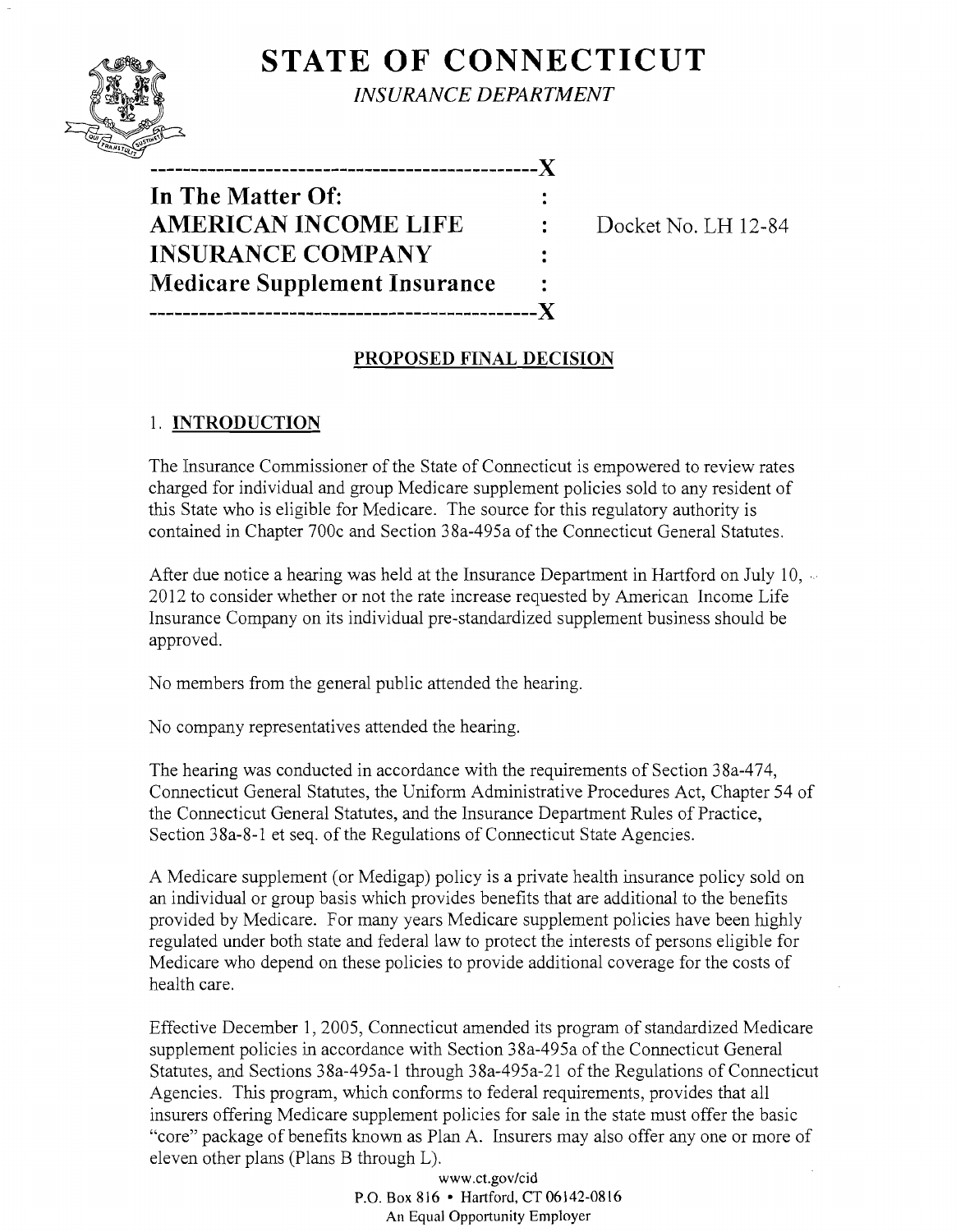Effective January 1,2006, in accordance with Section 38a-495c ofthe Connecticut General Statutes (as amended by Public Act 05-20) premiums for all Medicare supplement policies in the state must use community rating. Rates for Plans A through L must be computed without regard to age, gender, previous claims history or the medical condition of any person covered by a Medicare supplement policy or certificate.

The statute provides that coverage under Plan A through L may not be denied on the basis of age, gender, previous claims history or the medical condition of any covered person. Insurers may exclude benefits for losses incurred within six months from the effective date of coverage based on a pre-existing condition.

Effective October I, 1998, carriers that offer Plan B or Plan C must make these plans as well as Plan A, available to all persons eligible for Medicare by reason of disability.

Insurers must also make the necessary arrangements to receive notice of all claims paid by Medicare for their insureds so that supplemental benefits can be computed and paid without requiring insureds to file claim forms for such benefits. This process of direct notice and automatic claims payment is commonly referred to as "piggybacking" or "crossover".

Sections 38a-495 and 38a-522 of the Connecticut General Statutes, and Section 38a-495a-IO ofthe Regulations of Connecticut Agencies, state that individual and group Medicare supplement policies must have anticipated loss ratios of 65% and 75%, respectively. Under Sections 38a-495-7 and 38a-495a-10 of the Regulations of Connecticut Agencies, filings for rate increases must demonstrate that actual and expected losses in relation to premiums meet these standards, and anticipated loss ratios for the entire future period for which the requested premiums are calculated to provide coverage must be expected to equal or exceed the appropriate loss ratio standard.

Section 38a-473 of the Connecticut General Statutes provides that no insurer may incorporate in its rates for Medicare supplement policies factors for expenses that exceed 150% of the average expense ratio for that insurer's entire written premium for all lines of health insurance for the previous calendar year.

#### II. **FINDING OF FACT**

After reviewing the exhibits entered into the record of this proceeding, and utilizing the experience, technical competence and specialized knowledge of the Insurance Department, the undersigned makes the following findings of fact:

- 1. American Income Life Insurance Company requested a rate increase of 7% on its individual pre-standardized form H41 000 in the State of Connecticut.
- 2. There were 5 policies in-force in Connecticut and 232 policies nationwide as of 12/31/11.
- 3. American Income certified that their expense factors are in compliance with section 38a-473, C.G.S.
- 4. American Income has conformed to subsection (e) of section 38a-495c, C.G.S. regarding the automatic claim processing.